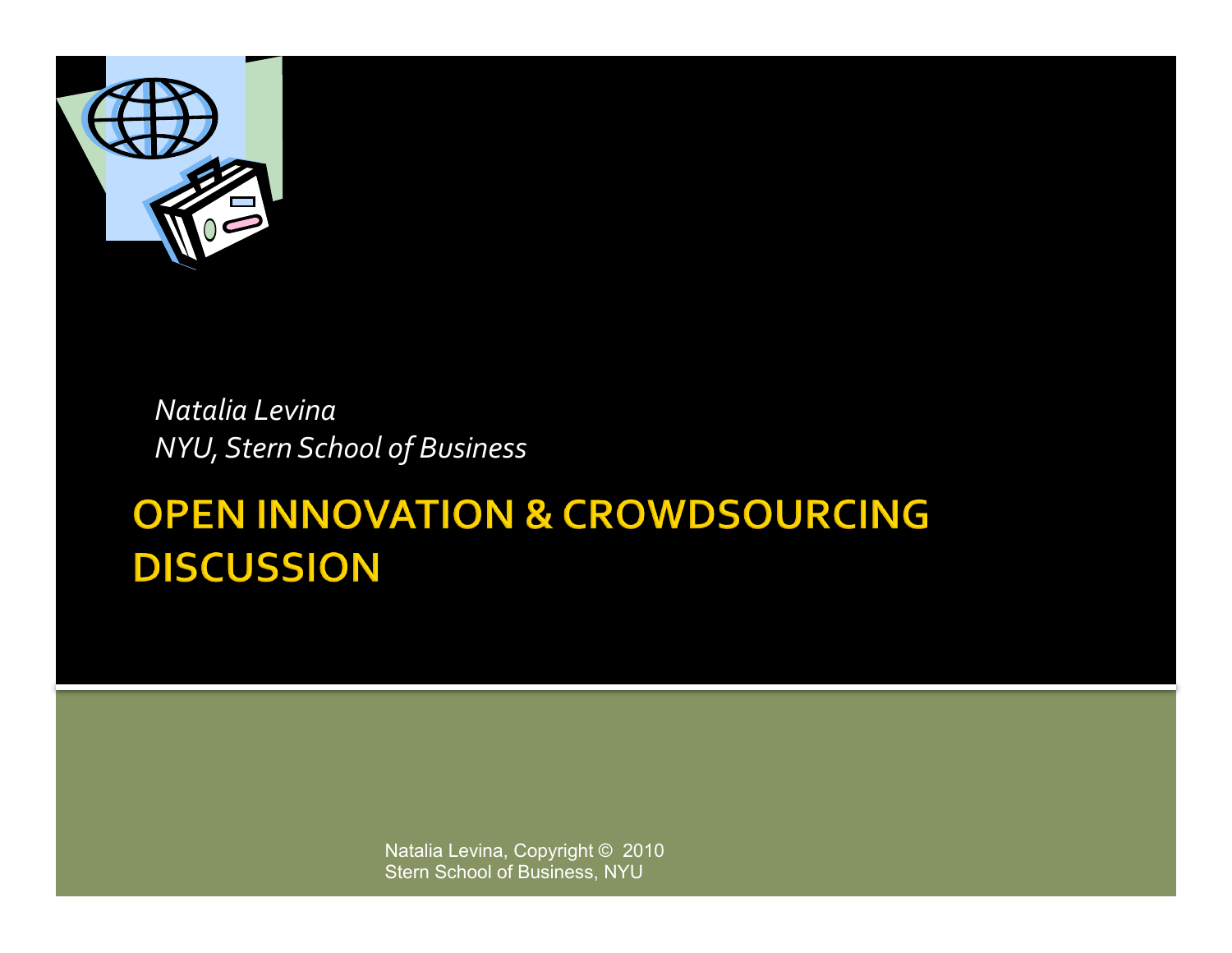## **Open Innovation**

"a paradigm that assumes that firms can and should use external ideas as well as internal ideas, and internal and external paths to market, as the firms look to advance their technology" (Chesbrough, 2003).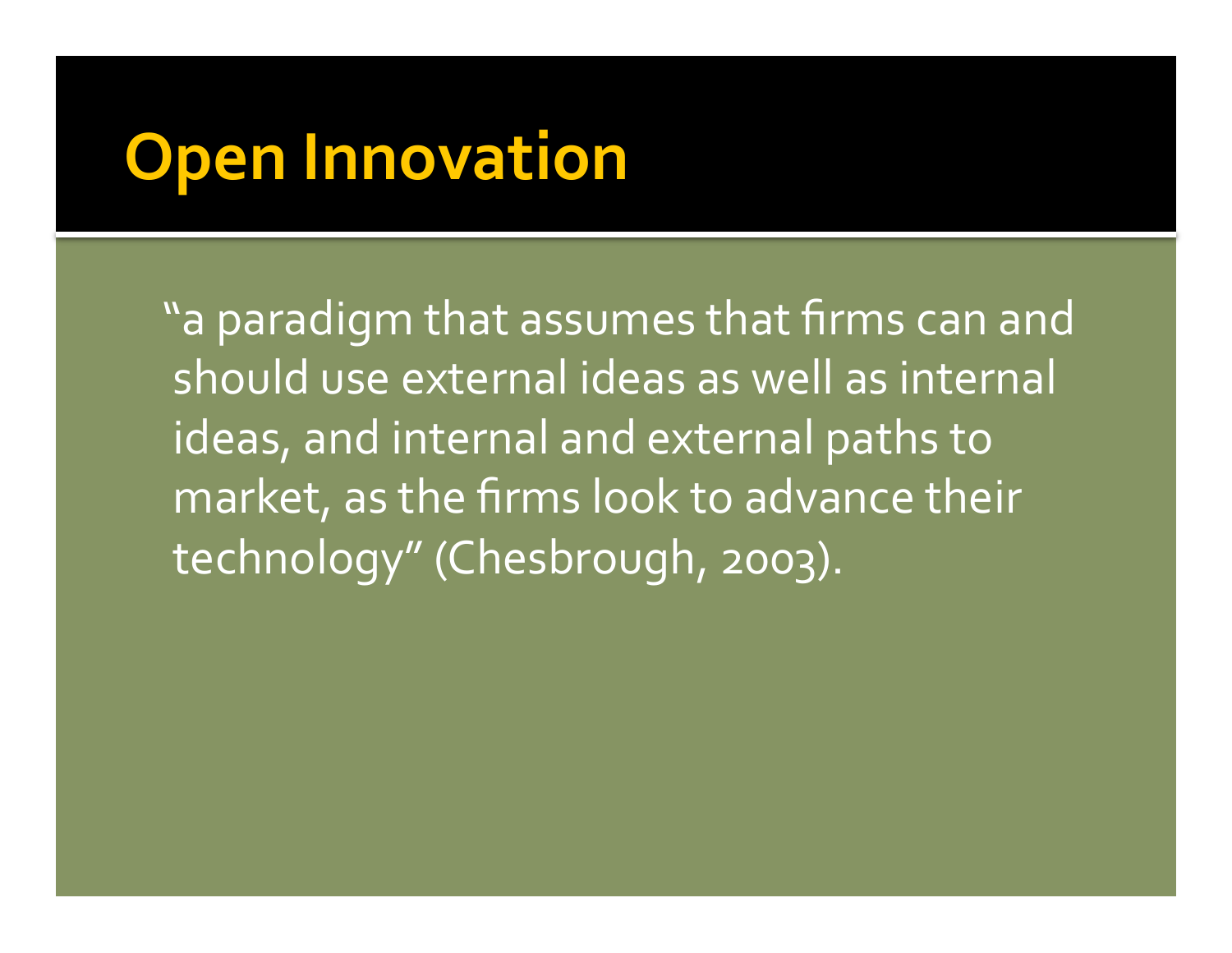# **Mapping the Terminology**

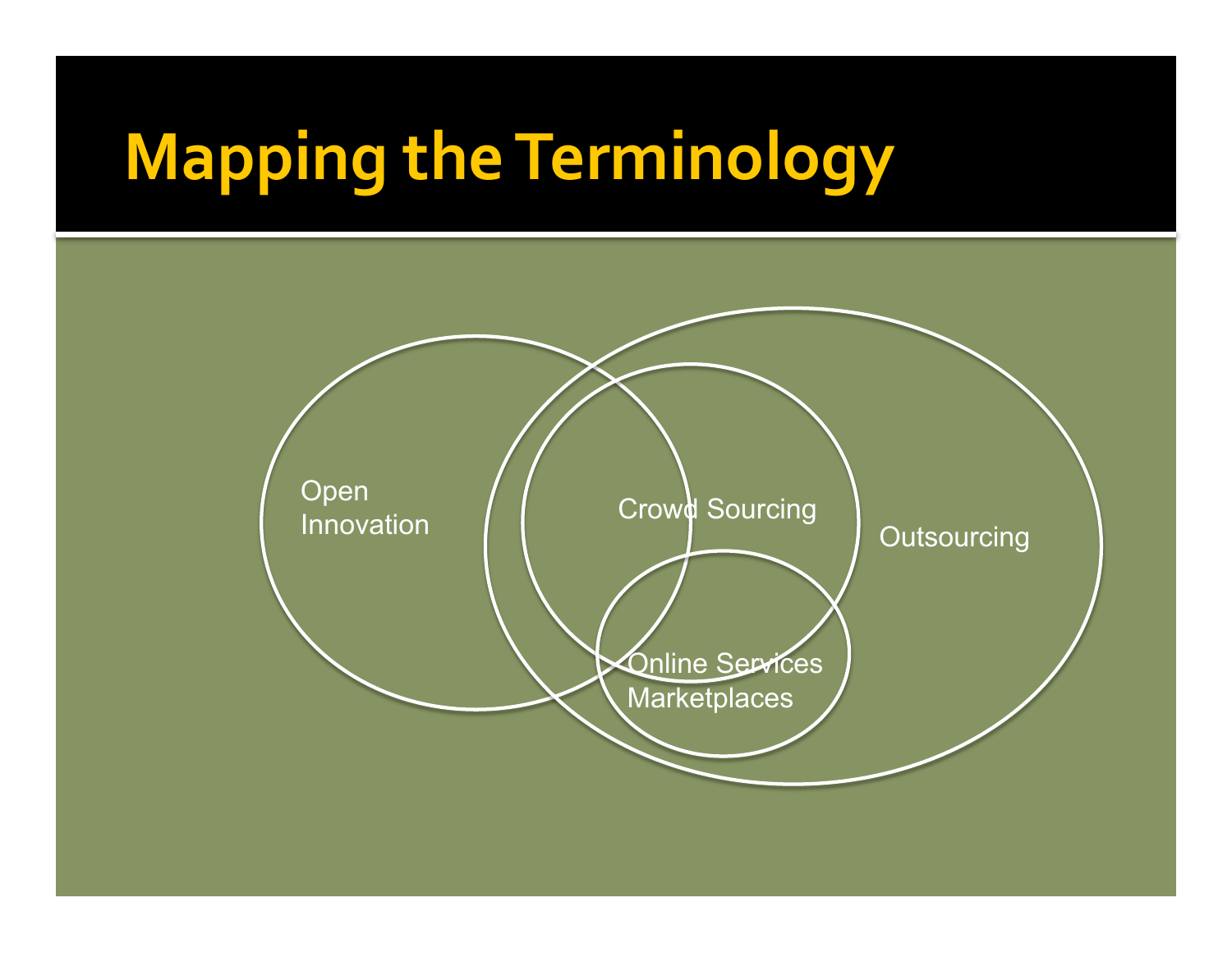## **Proponents of Crowdsourcing over Outsourcing**

Pick a solution and pay based on prespecified criteria vs. pick a provider and pay for whatever they deliver Top Coder versus Rent-a-Coder No up-front training costs Innocentive.com versus IDEO Huge collectives of providers Amazon Mechanical Turk vs. Low-cost Offshore Vendor!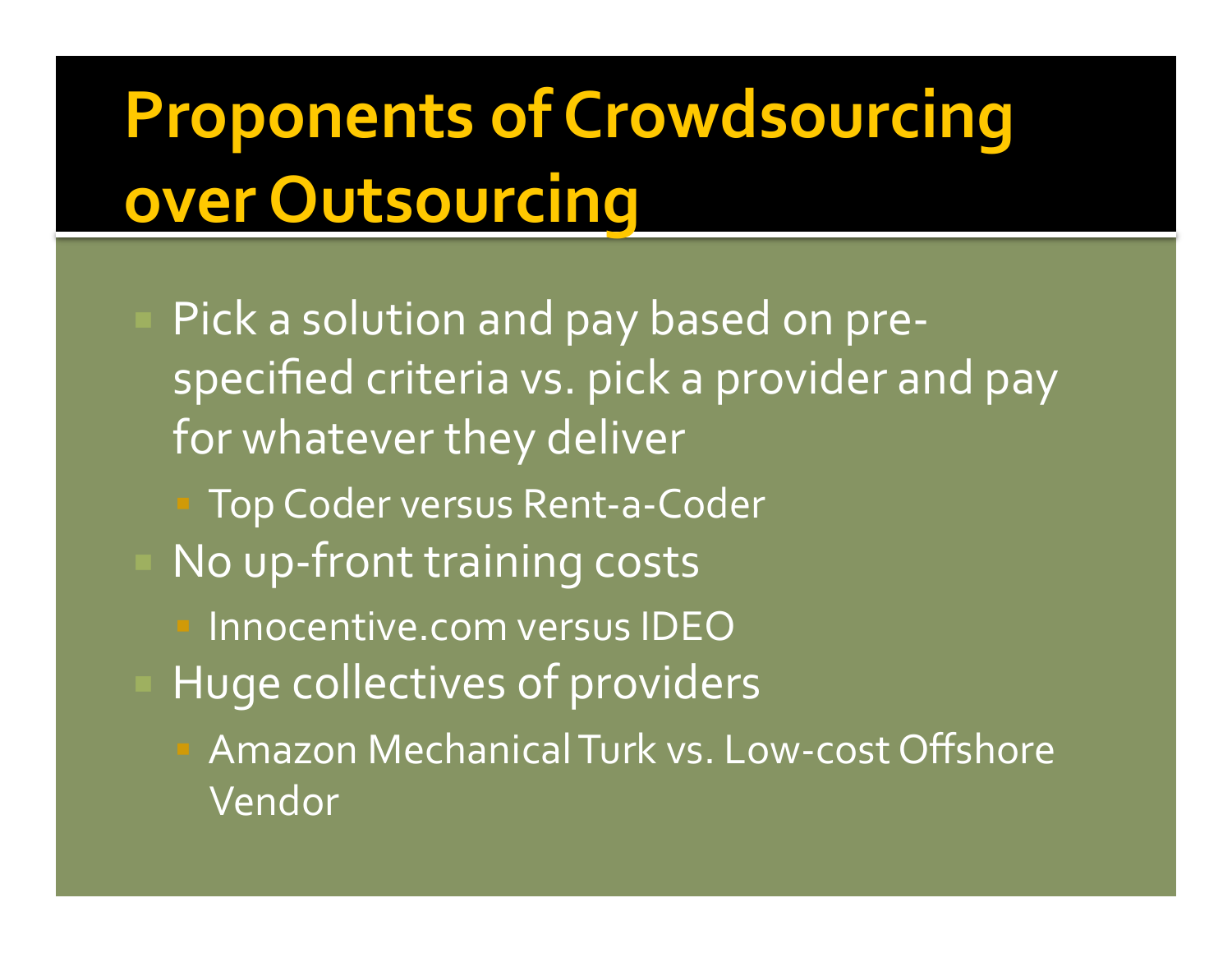# **Is the grass really that green?**

- 1. Need to formulate a problem precisely in a language that is understood by a wide range of providers without much discussion
- 2. Problem formulation itself may reveal valuable Intellectual Property
- $3.$  Abstracting out of the context in which the problem arose may lead to solutions that cannot be adapted back to the context at hand
- $4.$  Collaborative solutions between teams of solvers are hard to enable (albeit some steps have been made towards them)
- $5.$  Leveraging clients accumulated expertise in solving the problem is difficult
- 6. Client employees may reject ideas they were not part of creating ("Not" Invented Here")
- $7.$  Choosing among solutions (often including spam) is challenging